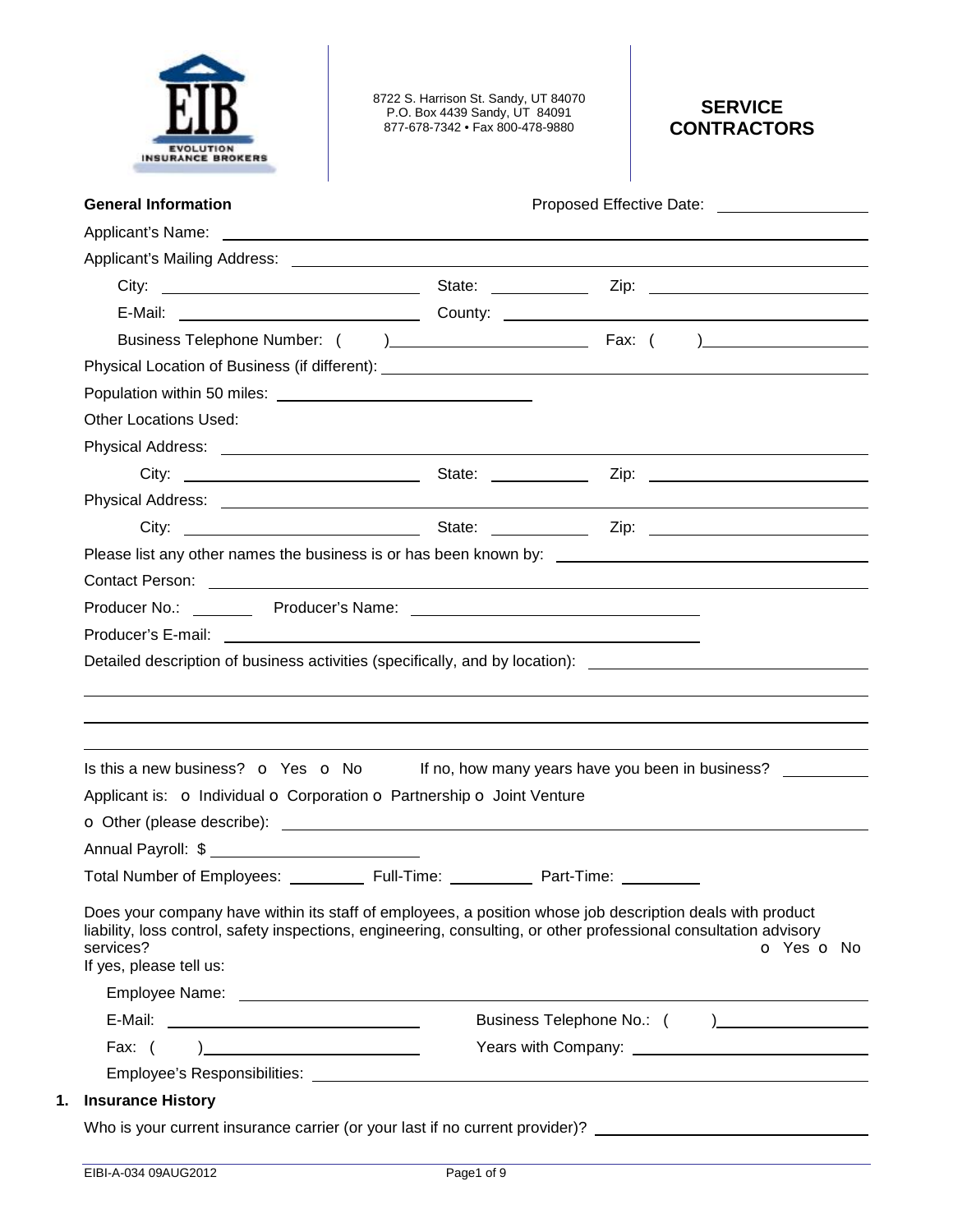Provide name(s) for all insurance companies that have provided Applicant insurance for the last three years:

|                                                                                                           | Coverage: | Coverage: | Coverage:  |
|-----------------------------------------------------------------------------------------------------------|-----------|-----------|------------|
| <b>Company Name</b>                                                                                       |           |           |            |
| <b>Expiration Date</b>                                                                                    |           |           |            |
| <b>Annual Premium</b>                                                                                     | \$        | \$        | \$         |
| Has the Applicant or any predecessor or related person or entity ever had a claim?                        |           |           | O Yes O No |
| Completed Claims and Loss History form attached (REQUIRED)?                                               |           |           | O Yes O No |
| Has the Applicant, or anyone on the Applicant's behalf, attempted to place this risk in standard markets? |           |           |            |
|                                                                                                           |           |           | O Yes O No |

If the standard markets are declining placement, please explain why:

#### **2. Desired Insurance**

#### **Limit of Liability:**

|         | Per Act/Aggregate     | <b>OR</b> | Per Person/Per Act/Aggregate    |
|---------|-----------------------|-----------|---------------------------------|
| $\circ$ | \$50,000/\$100,000    | $\circ$   | \$25,000/\$50,000/\$100,000     |
| $\circ$ | \$150,000/\$300,000   | $\circ$   | \$75,000/\$150,000/\$300,000    |
| $\circ$ | \$250,000/\$1,000,000 | O         | \$100,000/\$250,000/\$1,000,000 |
| $\circ$ | \$500,000/\$1,000,000 | $\circ$   | \$250,000/\$500,000/\$1,000,000 |
| $\circ$ | Other:                | Ο         | Other:                          |

### **Self-Insured Retention (SIR):** o \$1,000 (Minimum) o \$1,500 o \$2,500 o \$5,000 o \$10,000

### **3. Business Activities**

- 1. How many service vehicles operated last year?
- 2. How many vehicles operated this year?
- 3. How many vehicles owned by business other than service vehicles? \_\_\_\_\_\_\_\_\_\_\_\_
- 4. Please indicate annual payroll for each of these positions:

| Licensed Applicators       | S  | Salesmen                       | ۰Д |
|----------------------------|----|--------------------------------|----|
| Other Service<br>Personnel | S  | All Other Service<br>Employees | S  |
| <b>Office Employees</b>    | ß. |                                |    |

- 5. Type of Business:
	- o Agricultural o Pest Control
		-
	- o Aquatic Management **o** Tree Trimming & Spraying
- -
	- o Lawn Care & Landscaping o Vegetation Management
	- o Mosquito Control **o Water Management**
	- o Other
- EIBI-A-034 09AUG2012 Page2 of 9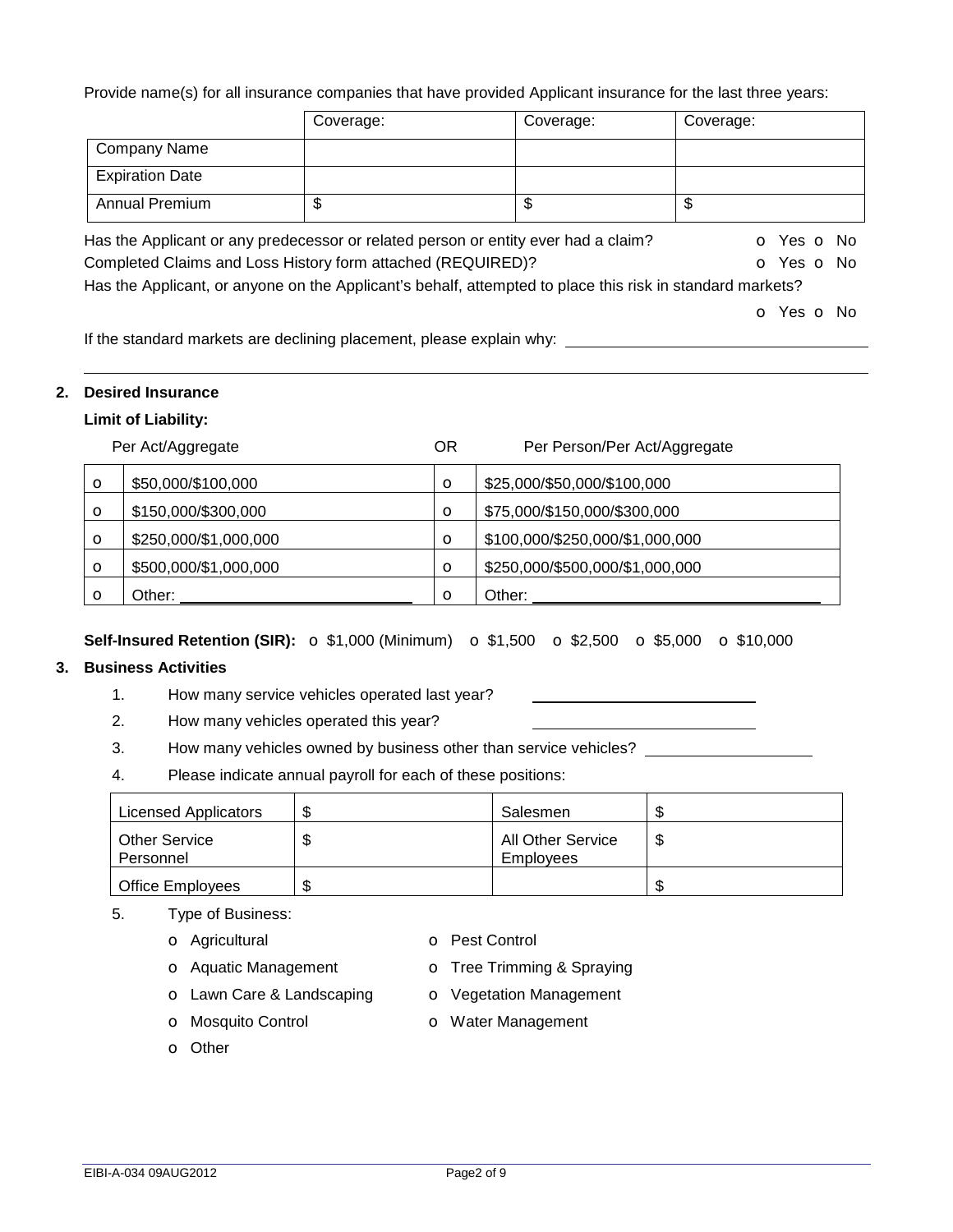- 6. Please specify the dollar amount and percentage relative to all services performed:
	- a. Tree Service Operations:

|                      | <b>Annual Dollar Amount</b> | Percentage |
|----------------------|-----------------------------|------------|
| <b>Tree Spraying</b> | \$                          | %          |
| Tree Injection       | \$                          | %          |
| <b>Tree Trimming</b> | \$                          | %          |
| <b>Tree Removal</b>  | \$                          | %          |
| Stump Removal        | \$                          | %          |
| <b>Tree Planting</b> | \$                          | %          |
| Shrub Planting       | \$                          | $\%$       |
| Brush & Lot Clearing | \$                          | %          |
| Chipping             | \$                          | %          |

b. Vegetation and Land Management Operations:

|                                      | <b>Annual Dollar Amount</b> | Percentage |
|--------------------------------------|-----------------------------|------------|
| Lawn & Shrub Chemical Service        | \$                          | %          |
| <b>Weed Control Chemical Service</b> | \$                          | %          |
| <b>Fertilizer Chemical Service</b>   | \$                          | %          |
| <b>Right of Way Chemical Service</b> | \$                          | %          |
| Mowing and Raking Lawn Care          | \$                          | %          |
| <b>Core Aeration</b>                 | \$                          | %          |
| <b>Nursery Operations</b>            | \$                          | %          |
| Tree spraying                        | \$                          | %          |
| Tree trimming                        | \$                          | %          |
| Tree removal                         | \$                          | %          |
| Stump Removal                        | \$                          | %          |
| Tree planting                        | \$                          | %          |

c. Landscaping

|                                                        | <b>Annual Dollar Amount</b> | <b>Percentage</b> |
|--------------------------------------------------------|-----------------------------|-------------------|
| Landscaping Services (Excluding<br>Underground)        | \$                          | %                 |
| Landscaping Services (Including<br>Underground)        | \$                          | %                 |
| Interior Scaping                                       | \$                          | %                 |
| <b>Backhoe Source Reduction</b>                        | \$                          | %                 |
| Use of Special or Heavy Equipment<br>(Excavator, etc.) | \$                          | %                 |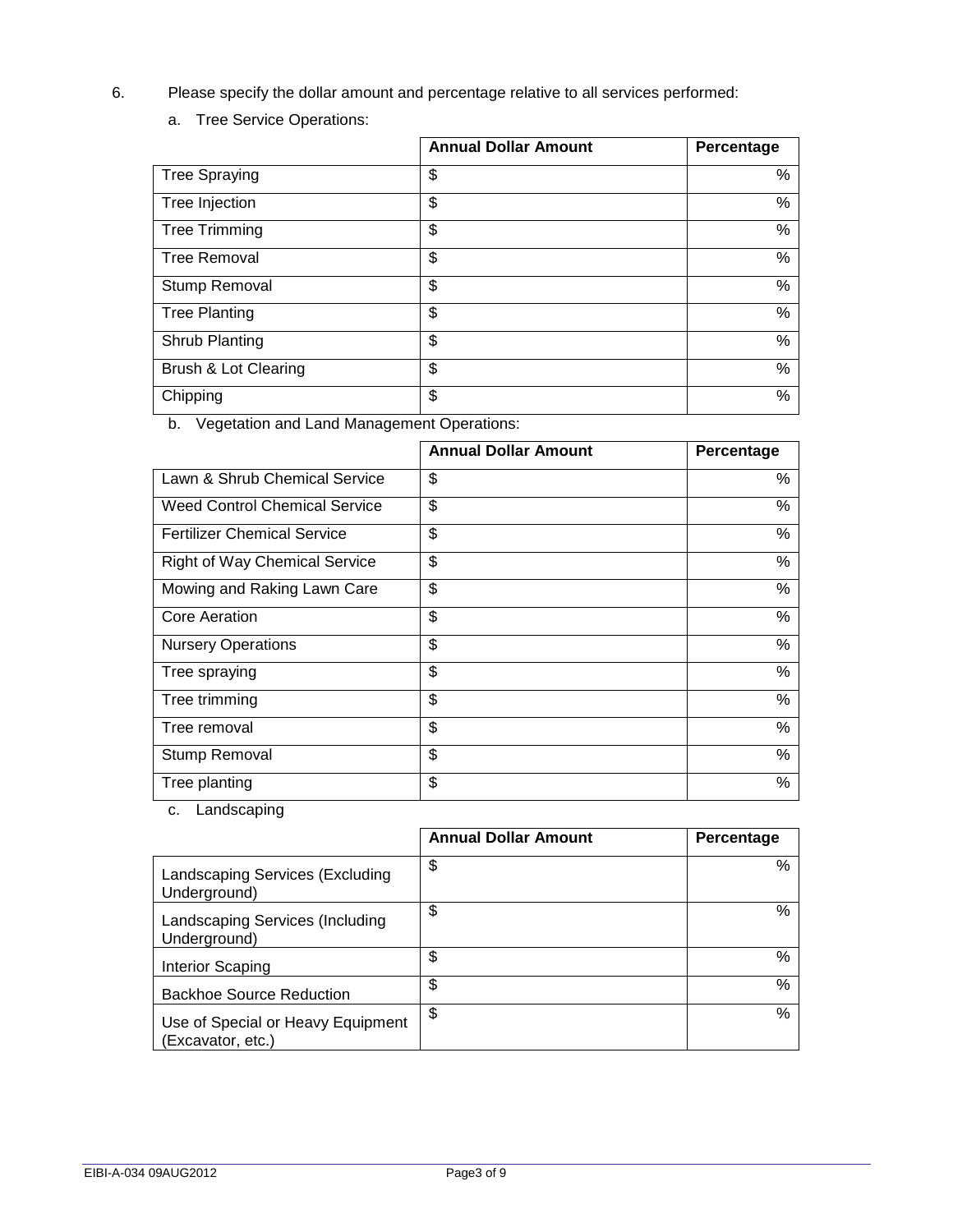d. Wildlife Management Operations:

|                                                                   | <b>Annual Dollar Amount</b> | Percentage |
|-------------------------------------------------------------------|-----------------------------|------------|
| Wild Bird Trapping & Control                                      | \$                          | %          |
| Wild Animal Trapping & Control                                    | \$                          | %          |
| <b>Control &amp; Prevention Services</b><br>(Screening & Venting) | \$                          | %          |
| Wildlife Inspections                                              | \$                          | %          |
| Domestic and/or Suburban Animal<br>Control                        | \$                          | %          |

e. Pest Control:

|                                                             | <b>Annual Dollar Amount</b> | Percentage |
|-------------------------------------------------------------|-----------------------------|------------|
| <b>Extermination of Insects</b>                             | \$                          | %          |
| <b>Extermination of Rodents</b>                             | \$                          | %          |
| <b>Extermination of Termites</b>                            | \$                          | %          |
| Mosquito Control *if over 10% see<br>separate questionnaire | \$                          | %          |
| Odor & Moisture Control                                     | \$                          | %          |

f. Retail & Wholesale Sales and Manufacturing

|                                                       | <b>Annual Dollar Amount</b> | Percentage |
|-------------------------------------------------------|-----------------------------|------------|
| <b>Wholesale Sales of Chemical</b><br><b>Products</b> | \$                          | %          |
| <b>Wholesale Sales of Equipment</b>                   | \$                          | %          |
| <b>Retail Sales of Chemical Products</b>              | \$                          | $\%$       |
| <b>Retail Sales of Equipment</b>                      | \$                          | %          |
| <b>Firewood Sales</b>                                 | \$                          | %          |
| All Other Sales - Explain:                            | \$                          | $\%$       |

- g. Real Estate/Building Inspections ONLY (no pest control service or application, excluding properties previously treated by your company)
	- i. Average charge per inspection: \$
	- ii. Number of inspections per year:

|                                     | <b>Annual Dollar Amount</b> | Percentage |
|-------------------------------------|-----------------------------|------------|
| <b>Radon Inspection Services</b>    | \$                          | %          |
| Other inspections (please explain): | S                           | %          |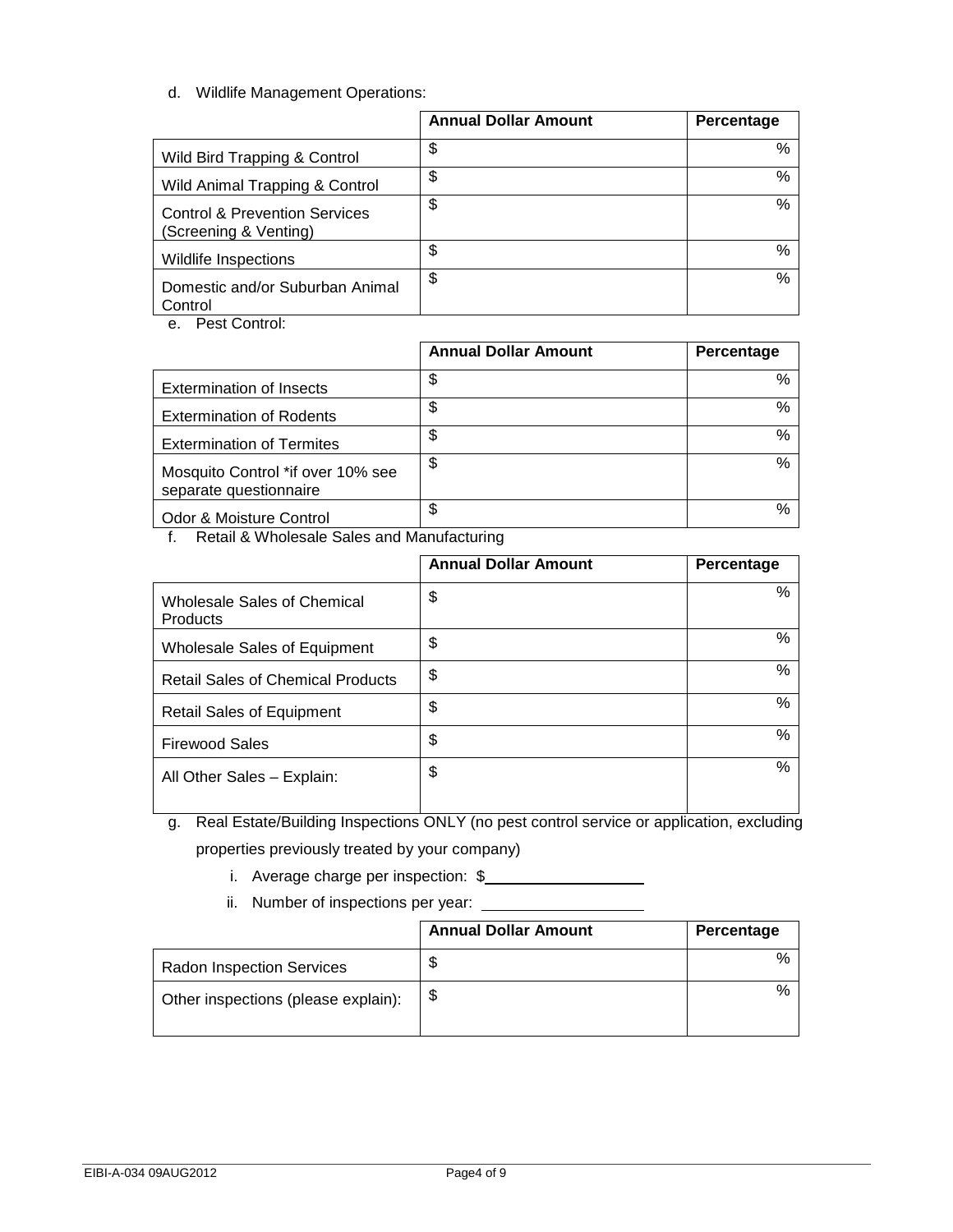EIBI-A-034 09AUG2012 Page5 of 9

## h. Fumigations

|                                                  | <b>Annual Dollar Amount</b> | Percentage |
|--------------------------------------------------|-----------------------------|------------|
| Tenting, Buildings (commercial &<br>residential) | \$                          | %          |
| Commodities (Products, agriculture)              | \$                          | %          |
| All Other (please explain):                      | \$                          | %          |

i. All Other Contract Services:

|                          | <b>Annual Dollar Amount</b> | Percentage |
|--------------------------|-----------------------------|------------|
| Snow Removal - Explain:  | \$                          | %          |
| Roof Cleaning - Explain: | \$                          | %          |
| All Other - Explain:     | \$                          | %          |

j. Total Annual Gross Income: \$

k. Does the applicant ever use explosives to remove tree stumps or for any other purposes?

|  |  | o Yes o No |  |  |  |
|--|--|------------|--|--|--|
|--|--|------------|--|--|--|

Note: There is no coverage for: damage to property of others caused by explosion or blasting; collapse of or damage to buildings caused by excavation work; nor damage to underground wires or pipes caused by mechanical excavation equipment.

| 8.  | Did a broad form indemnity agreement, covering liability arising from the sole negligence of the          |                          |
|-----|-----------------------------------------------------------------------------------------------------------|--------------------------|
|     | Applicant, ever exist?                                                                                    | o Yes o No               |
| 9.  | Did an intermediate agreement that holds both the client and the Applicant jointly liable for a loss ever |                          |
|     | exist?                                                                                                    | <b>o</b> Yes <b>o</b> No |
| 10. | Did a limited agreement, which holds the Applicant harmless for claims arising from the contractor's      |                          |
|     | negligence ever exist?                                                                                    | <b>o</b> Yes <b>o</b> No |
| 11. | Are contractual indemnity agreements entered into holding you responsible for damages?                    |                          |
|     |                                                                                                           | <b>o</b> Yes <b>o</b> No |
| 12. | Is any mechanical or contractors equipment left unattended at any job site?                               | o Yes o No               |
| 13. | Do you burn brush?                                                                                        | <b>O</b> Yes <b>O</b> No |
| 14. | Is the Applicant aware of the poisonous nature of plants and, (1) restrict their use, and (2) advise      |                          |
|     | each client of the potential hazards and risks?                                                           | o Yes o No               |
| 15. | Do you ever rent or borrow equipment (with or without operator) from others or loan to others?            |                          |
|     |                                                                                                           | o Yes o No               |
|     |                                                                                                           |                          |

7. Did you enter into a written contract with your client? **o Solution CO Yes O No**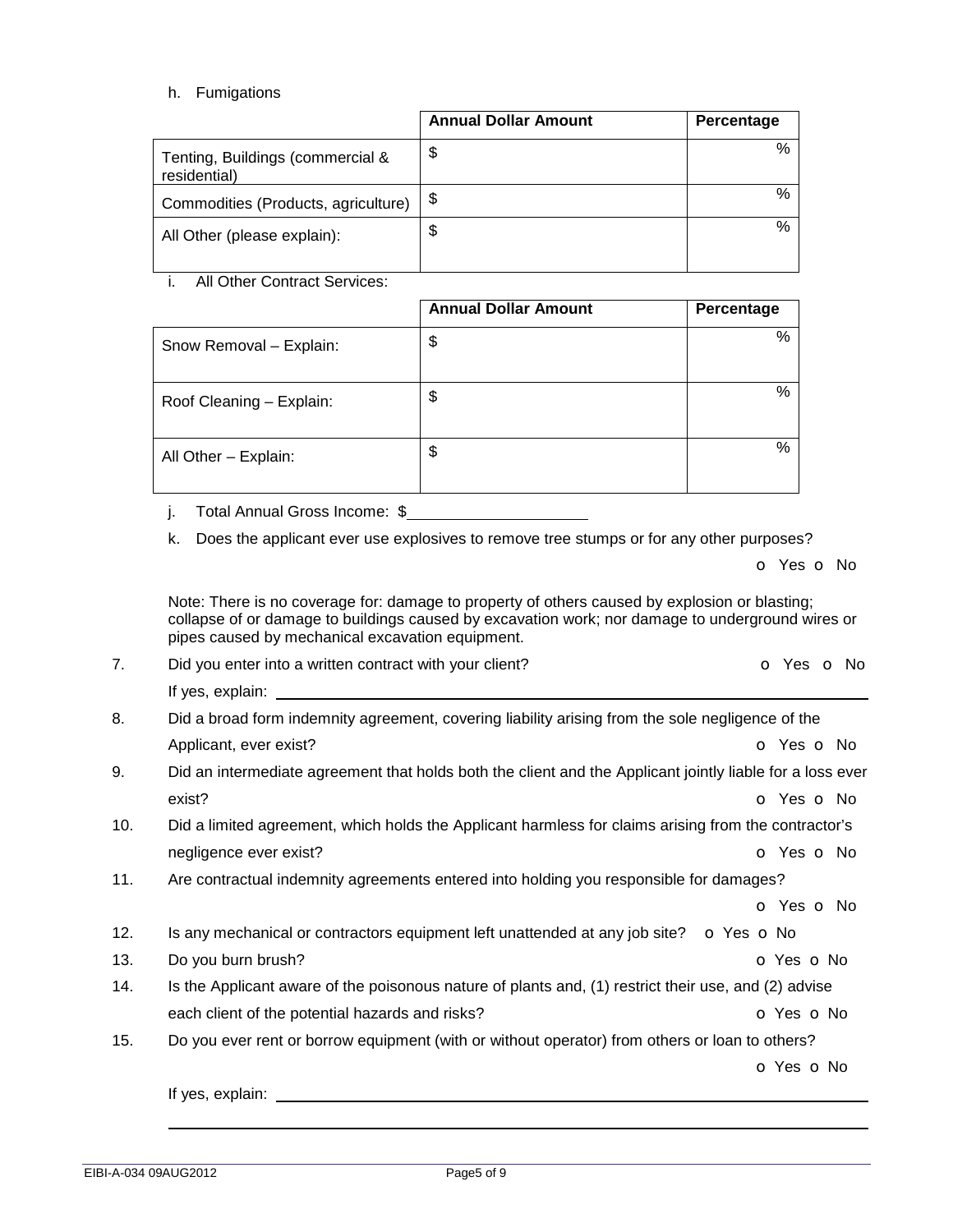| 16. | Do you sell any products to the public? | O Yes O No |
|-----|-----------------------------------------|------------|
|     | If yes, explain:                        |            |
|     |                                         |            |

| 17. | Are all employees given regular, thorough physical examinations? | O Yes O No |
|-----|------------------------------------------------------------------|------------|
|     | If no, would you be willing to require it?                       | O Yes O No |
| 18. | Do you operate beyond a 50-mile radius?                          | O Yes O No |
|     | If yes, how far?                                                 |            |

19. Are adequate records obtained and maintained of bid orders, work orders, release agreements, billings reports of accidents or problems on a job, etc.? **o** Yes **o** No

20. Please provide a list of the equipment in use relating to your "on the job" business operations:

21. Please identity the square footage of any space you occupy in association with your business:

 $\blacksquare$ 

|                         | <b>Square Footage</b> |
|-------------------------|-----------------------|
| Office                  |                       |
| Warehouse               |                       |
| Garage                  |                       |
| Parking                 |                       |
| Other (please explain): |                       |
|                         |                       |

22. Do you ever provide Underground Landscape work that exceeds 2 ft. below the soil surface?

o Yes o No

 

| If yes, explain: |  |
|------------------|--|
|                  |  |

23. If public utilities (power, gas, phone, water) are available, do you use their customer service for assistance and to identify underground fixtures or right-of-way work near any utility lines?

o Yes o No

If no, explain why:

## 24. Are chemicals sold? **o Contract Solution Contract Contract Contract Contract Contract Contract Contract Contract Contract Contract Contract Contract Contract Contract Contract Contract Contract Contract Contract Contra**

If yes, list manufacturer and amount of retail and wholesale sales:

| Manufacturer (please list): | <b>Retail Sales</b> | <b>Wholesale Sales</b> |
|-----------------------------|---------------------|------------------------|
|                             |                     | ۰D                     |
|                             |                     | ۰D                     |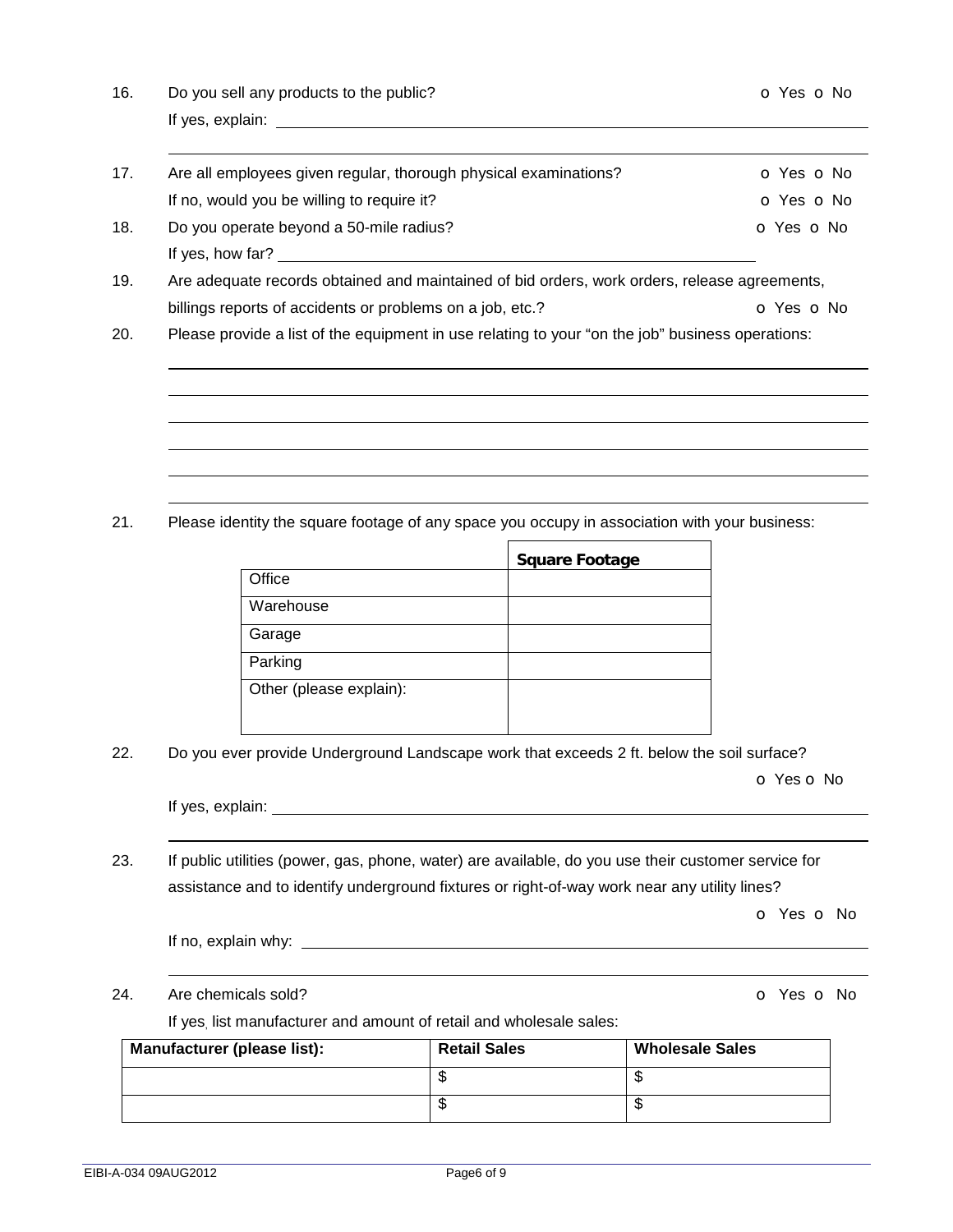33. Indicate the percentage of the type of services you provide:

| <b>Commercial Clients</b> | % | Residential             | % |
|---------------------------|---|-------------------------|---|
| <b>Industrial Clients</b> | % | Restaurant, Bar, Tavern | % |

- 26. Does your state require licensing of tree service companies? **O** Yes **o** No
- 27. Does your state require licensing of landscape companies? **o** Yes **o** No
- 28. Indicate the chemical and manufacturer of each used for the following:

|                                            | <b>Chemical Used</b> | <b>Manufacturer</b> |
|--------------------------------------------|----------------------|---------------------|
| Tree Spraying or Injecting:                |                      |                     |
|                                            |                      |                     |
| Lawn, Shrubs and other                     |                      |                     |
| Vegetation or Land Management<br>Services: |                      |                     |
| <b>Exterminating Insects, Rodents:</b>     |                      |                     |
|                                            |                      |                     |
| Fumigation (Buildings,                     |                      |                     |
| Commodities)                               |                      |                     |
| Agriculture                                |                      |                     |
|                                            |                      |                     |
| Aquatic and Water Management               |                      |                     |
|                                            |                      |                     |
| Other- Explain:                            |                      |                     |
|                                            |                      |                     |

Note: A manuscript coverage contract, which might be issued pursuant to this application, will not cover liability arising out of the use of pesticides or chemicals not approved by the EPA and/or not authorized in the state of application.

### 29. List principal owners and operators of business:

| <b>NAME</b> | <b>DUTIES</b> | <b>YEARS</b><br><b>EXPERIENCE</b> |
|-------------|---------------|-----------------------------------|
|             |               |                                   |
|             |               |                                   |
|             |               |                                   |

30. Provide a copy of each of the following: your training program, bid and job contract, work order form, customer release of liability form, any yellow page ad, and any sales brochures or pertinent materials.

31. What work do you have sub-contracted out? Explain:

25. Does your state require licensing of all applicators? **o Yes o No**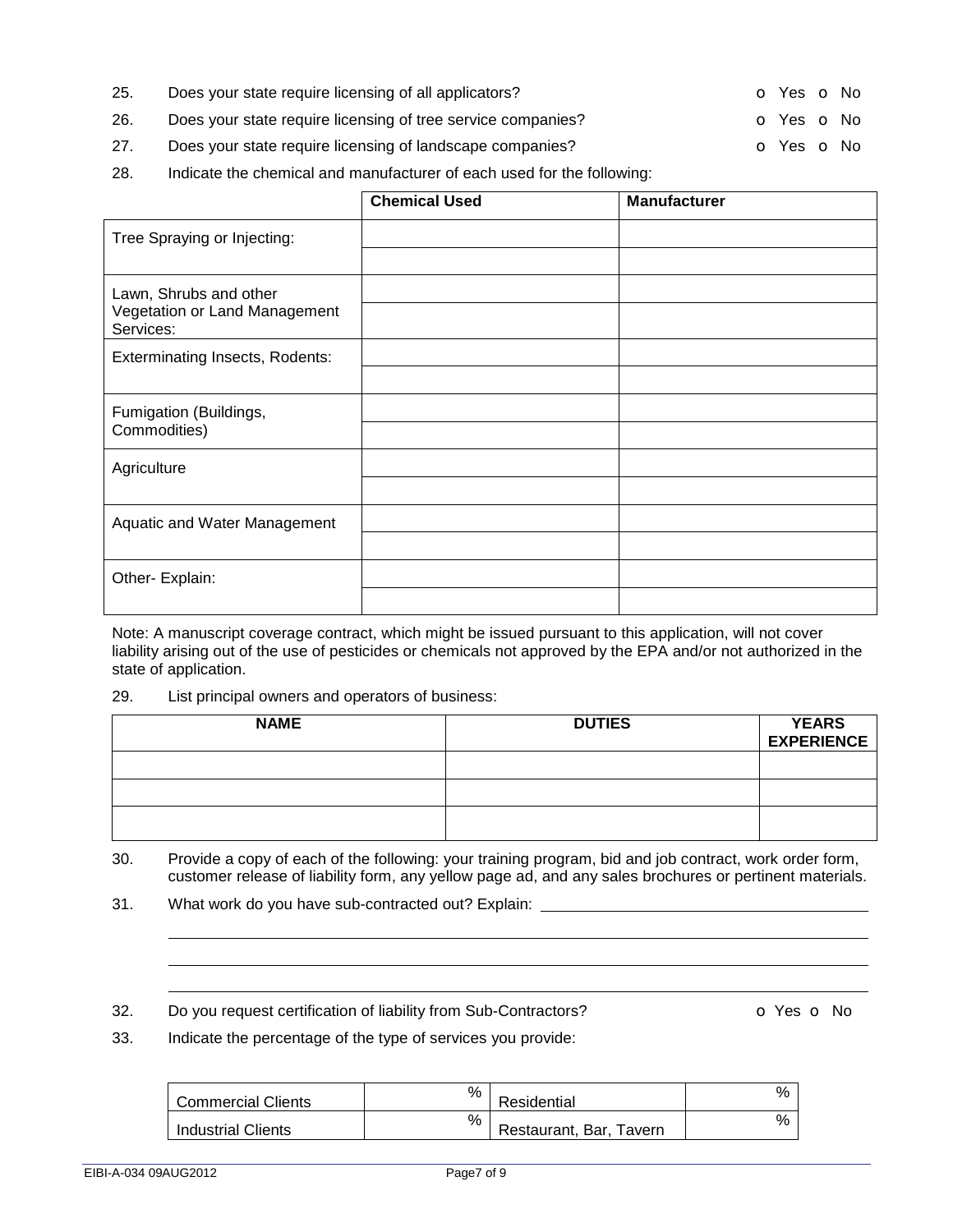|     |    | <b>Municipal Clients</b>                                        | % | <b>Office Building</b>                                                                                 | $\frac{0}{0}$ |  |
|-----|----|-----------------------------------------------------------------|---|--------------------------------------------------------------------------------------------------------|---------------|--|
|     |    | Religious Clients (e.g.<br>Churches)                            | % | U.S. Government                                                                                        | $\%$          |  |
|     |    | Hospital or Health Care                                         | % | Schools or Arenas                                                                                      | %             |  |
| 34. |    | Do you operate from your home and use chemicals?                |   |                                                                                                        | O Yes O No    |  |
|     |    | If yes, answer the following questions:                         |   |                                                                                                        |               |  |
|     |    | a. Are all chemicals stored in a separate building?             |   |                                                                                                        | O Yes O No    |  |
|     |    | paper.                                                          |   | If no, please describe in detail your storage of chemicals, containers, etc. on a separate sheet of    |               |  |
|     | b. |                                                                 |   |                                                                                                        |               |  |
|     | C. |                                                                 |   |                                                                                                        |               |  |
|     | d. | Do you rent equipment out for "Do it Yourself" clients?         |   |                                                                                                        | O Yes O No    |  |
|     |    |                                                                 |   | If yes, what are gross receipts? \$                                                                    |               |  |
|     | е. |                                                                 |   | Explain or outline your equipment maintenance and service program:                                     |               |  |
| 35. |    |                                                                 |   | Have you ever been subject of a complaint to or disciplinary action by authorities as a result of your |               |  |
|     |    | professional activities?                                        |   |                                                                                                        | O Yes O No    |  |
| 36. |    |                                                                 |   | Has any employee or Independent Contractor been injured or had cause or reason to lose work or         |               |  |
|     |    | seek medical care due to his occupation and related activities? |   |                                                                                                        | O Yes O No    |  |
|     |    | If yes, please describe on a separate sheet of paper.           |   |                                                                                                        |               |  |

## **REPRESENTATIONS AND WARRANTIES**

The "Applicant" is the party to be named as the "Insured" in any insuring contract if issued. By signing this Application, the Applicant for insurance hereby represents and warrants that the information provided in the Application, together with all supplemental information and documents provided in conjunction with the Application, is true, correct, inclusive of all relevant and material information necessary for the Insurer to accurately and completely assess the Application, and is not misleading in any way. The Applicant further represents that the Applicant understands and agrees as follows: (i) the Insurer can and will rely upon the Application and supplemental information provided by the Applicant, and any other relevant information, to assess the Applicant's request for insurance coverage and to quote and potentially bind, price, and provide coverage; (ii) the Application and all supplemental information and documents provided in conjunction with the Application are warranties that will become a part of any coverage contract that may be issued; (iii) the submission of an Application or the payment of any premium does not obligate the Insurer to quote, bind, or provide insurance coverage; and (iv) in the event the Applicant has or does provide any false, misleading, or incomplete information in conjunction with the Application, any coverage provided will be deemed void from initial issuance.

The Applicant hereby authorizes the Insurer and its agents to gather any additional information the Insurer deems necessary to process the Application for quoting, binding, pricing, and providing insurance coverage including, but not limited to, gathering information from federal, state, and industry regulatory authorities, insurers, creditors, customers, financial institutions, and credit rating agencies. The Insurer has no obligation to gather any information nor verify any information received from the Applicant or any other person or entity. The Applicant expressly authorizes the release of information regarding the Applicant's losses, financial information, or any regulatory compliance issues to this Insurer in conjunction with consideration of the Application.